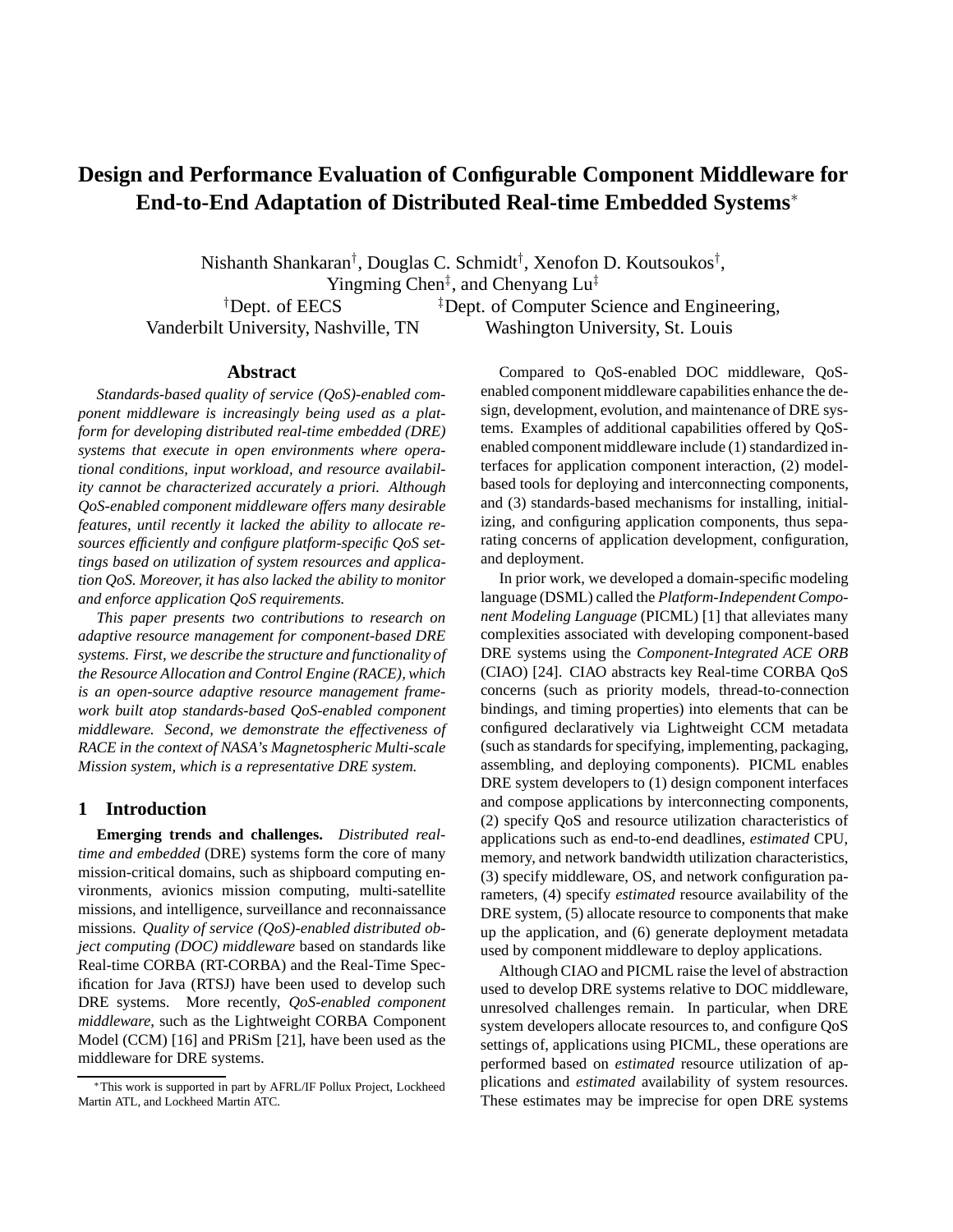that execute in environments where operational conditions, input workload, and resource availability cannot be characterized accurately *a priori*.

In general, there are limited mechanisms in existing QoS-enabled component middleware platforms to (1) specify end-to-end QoS requirements and (2) monitor application behavior to ensure that these QoS requirements are met. Moreover, when applications are composed at runtime by intelligent mission planners [9], only end-toend QoS requirements of the applications are specified. What is needed, therefore, are middleware-centric capabilities for allocating resources automatically and monitoring/(re)configuring QoS settings of applications to enforce their end-to-end QoS requirements.

**Solution: A component-based adaptive resource management framework.** To address the needs of DRE system developers outlined above, we have developed the *Resource Allocation and Control Engine* (RACE), which is an adaptive resource management framework built atop our CIAO QoS-enabled component middleware. As shown in Figure 1, RACE provides (1) *resource monitor* components that track utilization of various system resources, such as CPU, memory, and network bandwidth, (2) *QoS monitor* components that track application QoS, such as end-to-end delay, (3) *resource allocator* components that allocate resources to components based on their resource requirements and current availability of system resources, (4) *configurator* components that configure QoS parameters of application components, (5) *controller* components that compute end-to-end adaptation decisions to ensure that QoS requirements of applications are met, and (6) *effector* components that perform controller-recommended adaptations.

RACE supports multiple applications running in various DRE system environments and allows applications with diverse QoS requirements to share resources simultaneously. RACE's allocator and controller entities can be configured with multiple resource allocation and control algorithms. This paper provides two contributions to research on adaptive resource management for component-based DRE systems: (1) it describes the component-based design of the RACE framework and (2) we evaluate the effectiveness of RACE in resolving key adaptive resource management challenges of a representative DRE system.

The remainder of the paper is organized as follows: Section 2 motivates the use of RACE in the context of a representative DRE system; Section 3 describes the architecture of RACE and shows how it meets the QoS requirements of the DRE system described in Section 2; Section 4 compares our research on RACE with related work; and Section 5 presents concluding remarks.



Figure 1: Resource Allocation and Control Engine

## **2 Motivating Application Scenario**

We use the NASA's upcoming Magnetospheric Multi-scale (MMS) mission (stp.gsfc.nasa.gov/ missions/mms/mms.htm) as a motivating DRE system example to evaluate the effectiveness and performance of RACE. We first present an overview of the MMS mission and then describe the resource and QoS management challenges involved in developing the MMS mission using QoS-enabled component middleware.

## **2.1 MMS Mission Overview**

The goal of the MMS mission is to study the microphysics of three fundamental plasma processes occurring in the earth's magnetosphere: magnetic reconnection, particle acceleration, and turbulence. MMS mission consists of a constellation of identical spacecraft that maintain a specific formation while orbiting over region of scientific interest (ROI). Since the plasma processes are inherently transient (especially magnetic reconnection), MMS missions requires reactive on-board autonomy to enable the spacecraft to transition between three modes of operation: *slow survey*, *fast survey*, and *burst*.

Slow survey mode is entered outside the ROI and enables minimal data acquisition (primarily for health monitoring). The fast survey mode is entered when the spacecraft are within a ROI, which enables data acquisition for all payload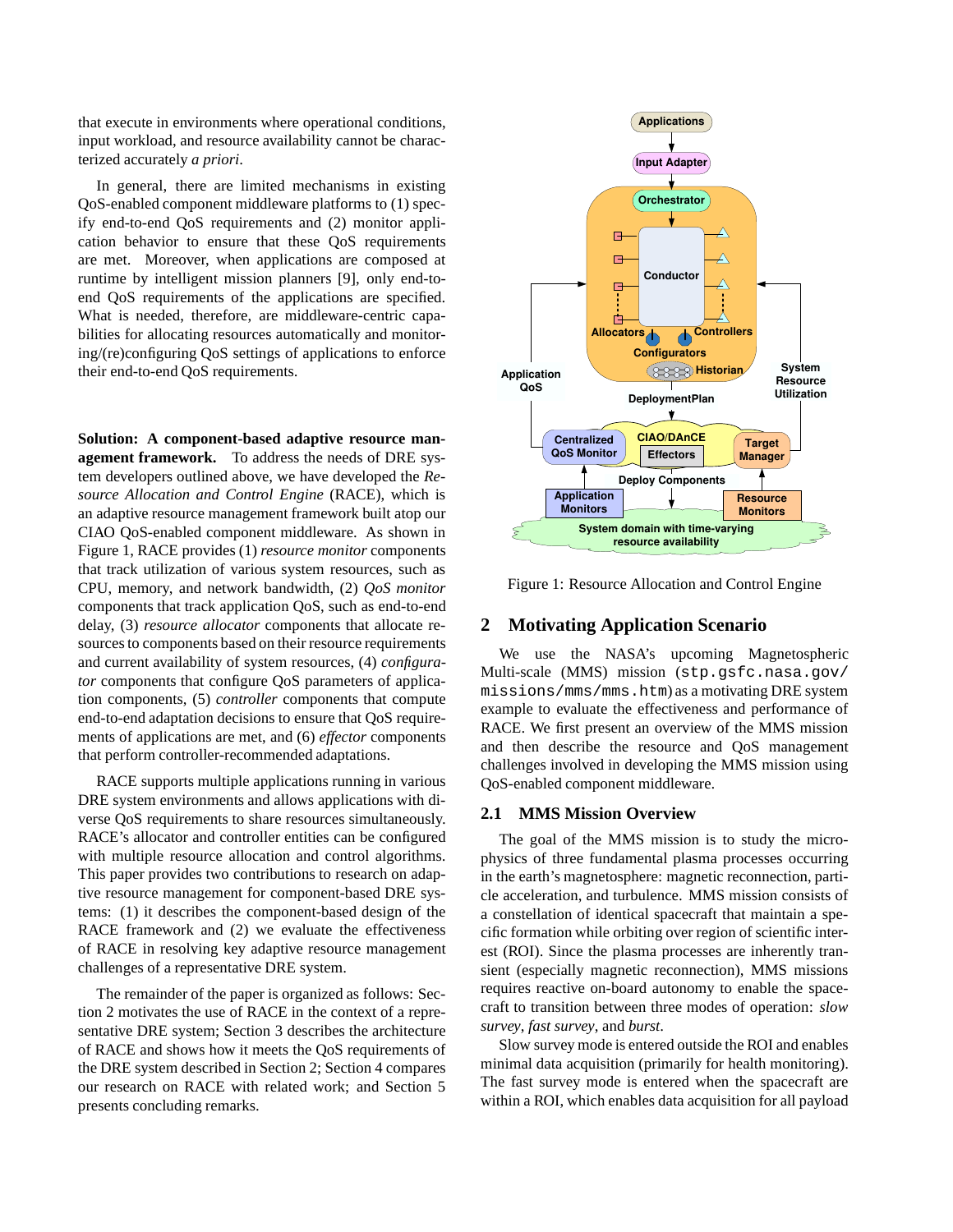sensors at a moderate rate. While in fast survey mode, the data from a subset of the payload sensors is analyzed on board to detect the likelihood of a transient plasma event. If any plasma activity is detected, all the spacecraft enter the burst mode and all payload instruments acquire data at high rates.

To address the challenges associated with efficient operation of the different configurations/modes outlined above and the transitions between them, on board intelligent mission planners such as *spreading activation partial order planner* (SA-POP) [9] have been developed. SA-POP decomposes overall mission goal(s) into sets of applications that can be executed concurrently. SA-POP employs decision-theoretic methods and other AI schemes (such as hierarchical task decomposition) to decompose mission goals into navigation, control, data gathering, and data processing applications.

In addition to initial generation of applications, SA-POP incrementally generates new applications in response to changing mission goals and/or degraded performance reported by the mission and system monitors. These applications are classified into two classes (*important* and *besteffort*) based on the operation performed by the application. For example, applications that are responsible for the *guidance–navigation–control* of the spacecraft belong to the *important* class, where as data analysis applications belong to the best-effort class.

## **2.2 Challenges of Developing the MMS Mission using QoS-enabled Component Middleware**

As discussed in Section 1, the use of QoS-enabled component middleware to develop DRE systems (such as the NASA MMS mission) significantly improves the design, development, evolution, and maintenance of these largescale systems. In the absence of an adaptive resource management framework like RACE, however, several key challenges remain unresolved when using component middleware. Below we present the key resource and QoS management challenges associated with the MMS mission DRE system.

**Challenge 1: Efficient resource allocation to applications.** Applications generated by SA-POP are *resource sensitive*, *i.e.*, end-to-end QoS is reduced significantly if the required type and quantity of resources are not provided to the applications at the right time. System resources should therefore be allocated in a timely fashion to components of applications such that their resource requirements are met. In open DRE systems like MMS, however, input workload affects utilization of system resources by, and QoS of, applications. These parameters of the applications may therefore vary significantly from their estimated values. Moreover, system resource availability, such as available network bandwidth, may also be time variant. A resource management framework like RACE must therefore support multiple resource allocation strategies to handle the needs of heterogeneous applications, which include guidance, navigation, control, data acquisition, data handling, and data analysis applications.

**Challenge 2: Configuring platform-specific QoS parameters.** The QoS of applications depend on various platform-specific real-time QoS configurations including (1) QoS configuration of the QoS-enabled component middleware, such as priority model, threading model, and request processing policies, (2) OS QoS configuration, such as real-time priorities of the process(es) and thread(s) that host and execute within the components, respectively, and (3) networks QoS configurations, such as diffserv codepoints of the component interconnections. Since these configurations are platform-specific, it is tedious and errorprone for system developers or SA-POP to specify them in isolation. An adaptive resource management framework like RACE should therefore provide abstractions that shield developers and/or SA-POP from low-level platformspecific details and define higher-level QoS specification models.

**Challenge 3: Monitoring end-to-end QoS and ensuring QoS requirements are met.** To meet the end-toend QoS requirements of applications, an adaptive resource management framework like RACE must provide monitors that track QoS of applications at run-time. Although some QoS properties (such as accuracy, precision, and fidelity of the produced output) are application-specific, certain QoS (such as *end-to-end delay*) can be tracked by the framework without involving the application. The framework should also provide hooks into which application specific QoS monitors can be configured. The framework should enable the system to *adapt* to dynamic changes, such as variations in operational conditions, input workload, and/or resource availability, and thereby ensure that QoS requirements of applications are not violated.

## **3 Structure and Functionality of RACE**

RACE is built atop the QoS-enabled component middleware CIAO and *Deployment and Configuration Engine* (DAnCE) [5] , which are open-source implementations of the OMG Lightweight CCM [16], Deployment and Configuration (D&C) [15], and RT-CORBA [14] specifications.

As shown in Figure 1, RACE is composed of the following components: (1) InputAdapter, (2) Orchestrator, (3) Conductor, (4) Allocators, (5) Controllers, (6) Configurators, and (7) Historian. RACE also monitors application QoS and system resource usage via its CentralizedQos-Monitor and TargetManager components. All components of RACE are deployed and configured using DAnCE. This section motivates and describes the design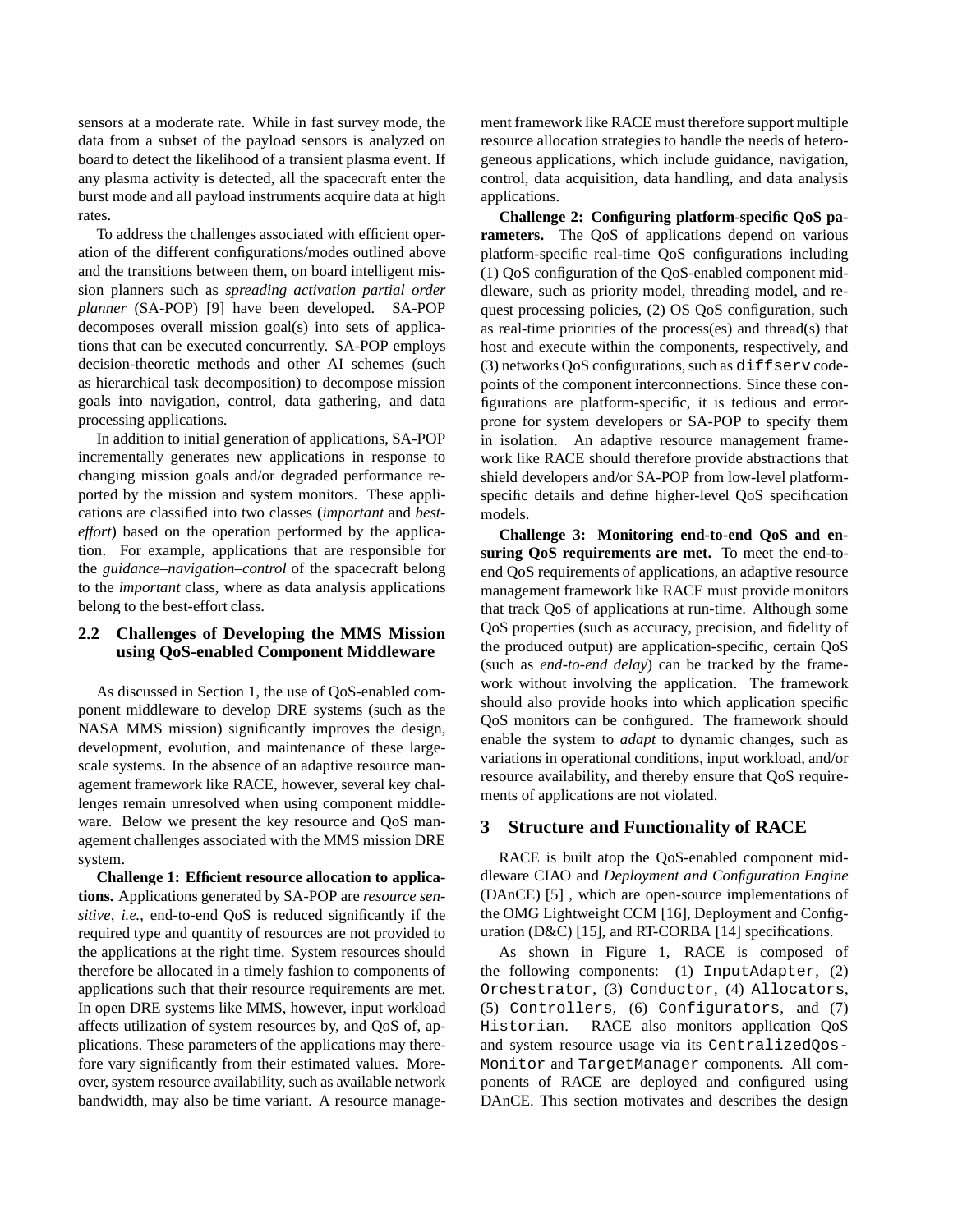of RACE by showing how it resolves the three challenges presented in the MMS case study from Section 2.

#### **3.1 Efficient Resource Allocation**

To allocate resources efficiently in an open DRE system, such as NASA's MMS mission system, RACE performs the following steps: (1) it parses the metadata that describes the application to obtain the resource requirement(s) of components that make up the application, (2) obtains current resource utilization from resource utilization monitors, and (3) selects and invokes an appropriate implementation(s) of resource allocation algorithm depending on the properties of the application and the overhead associated with the implementation(s). Below we describe the RACE components that work together to perform the steps outlined above and resolve the resource allocation challenges of the MMS mission as described in Section 2.2.

• **InputAdapter.** End-to-end applications can be composed in many ways. For example, an application can be composed by using a DSML like PICML at system design-time and/or by an intelligent mission planner like SA-POP at run-time. When an application is composed using PICML, metadata describing the application is captured in an XML file based on the PackageConfiguration schema defined by the OMG D&C specification [15]. When applications are generated during runtime by SA-POP, metadata is captured in an in-memory structure defined by the planner.

RACE can be configured using a DSML (such as PICML) along with an appropriate InputAdapter that parses the metadata that describes the application into an inmemory end-to-end  $(E-2-E)$  IDL structure that is managed internally by RACE. The E-2-E IDL structure populated by the InputAdapter contains information regarding the application, including (1) components that make up the application and their resource requirement(s), (2) interconnections between the components, (3) application QoS properties (such as relative priority) and QoS requirement(s) (such as end-to-end delay), and (4) mapping of components onto domain nodes.<sup>1</sup>

• **TargetManager.** As shown in Figure 1, RACE employs the TargetManager to obtain information regarding system resource utilization. TargetManager [18] uses a hierarchical design and receives periodic resource utilization updates from ResourceMonitors within the domain. It uses these updates to track resource usage of all resources within the domain.

• **Allocators** are implementations of resource allocation algorithms that allocate various domain resources (such as CPU, memory, and network bandwidth) to components of an application by determining the mapping of components onto nodes in the system domain. For certain applications usually the mission-critical ones—*static* mapping between components and nodes may be specified at design-time by system developers. To honor these static mappings, RACE therefore provides a *static allocator* that ensures components are allocated to nodes in accordance with the static mapping specified in the application's metadata.

If no static mapping is specified, however, *dynamic allocators* determine the component to node mapping at runtime based on resource requirements of the components and current resource availability on the various nodes in the domain. Input to Allocators include the E-2-E IDL structure corresponding to the application and the current utilization of system resources. Since Allocators themselves are CCM components, RACE can be configured with new Allocators by using PICML.

The current version of RACE supports following algorithms as Allocators: (1) CPU allocator, (2) memory allocator, (3) network-bandwidth allocator, (4) PBFD allocator [4] that allocates CPU, memory, and networkbandwidth, and (5) static allocator. Metadata is associated with each allocator and captures its type (*i.e.*, static, single dimension bin-packing [11], or PBFD) and associated resource overhead (such as CPU and memory utilization).

• **Orchestrator and Conductor.** After the metadata describing the application is parsed by RACE's Input-Adapter, the in-memory  $E - 2 - E$  IDL structure is passed onto the Orchestrator. This component processes the E-2-E structure to determine the types of resources (*e.g.*, CPU, memory, or network bandwidth) required and whether a static allocation is specified. If a static allocation is specified, the static allocator is selected; otherwise a dynamic allocator(s) is selected based on the type(s) of resources required. This selection process is captured in the Composition structure.

The Orchestrator passes the Composition and the  $E - 2 - E$  to the Conductor, which then performs the desired orchestration by invoking the Allocator(s) specified in the Composition, along with the resource utilization information obtained from the Target-Manager to map components onto nodes in the system domain. After resources are allocated to the application, the Conductor converts the application from RACE's internal  $E - 2-E$  IDL structure into the standard DeploymentPlan IDL structure defined by the D&C specification [15]. The DeploymentPlan IDL structure is then passed to the underlying DAnCE middleware to deploy the components on the designated target nodes.

Since the elements of RACE are developed as CCM components, RACE itself can be configured using DSML tools, such as PICML. Moreover, new InputAdapters and Allocators can be plugged directly into RACE

<sup>1</sup>The mapping of components onto nodes need not be specified in the metadata that describes the application which is given to RACE. If an mapping is specified, it is honored by RACE; if not, a mapping is determined at run-time by RACE's Allocators.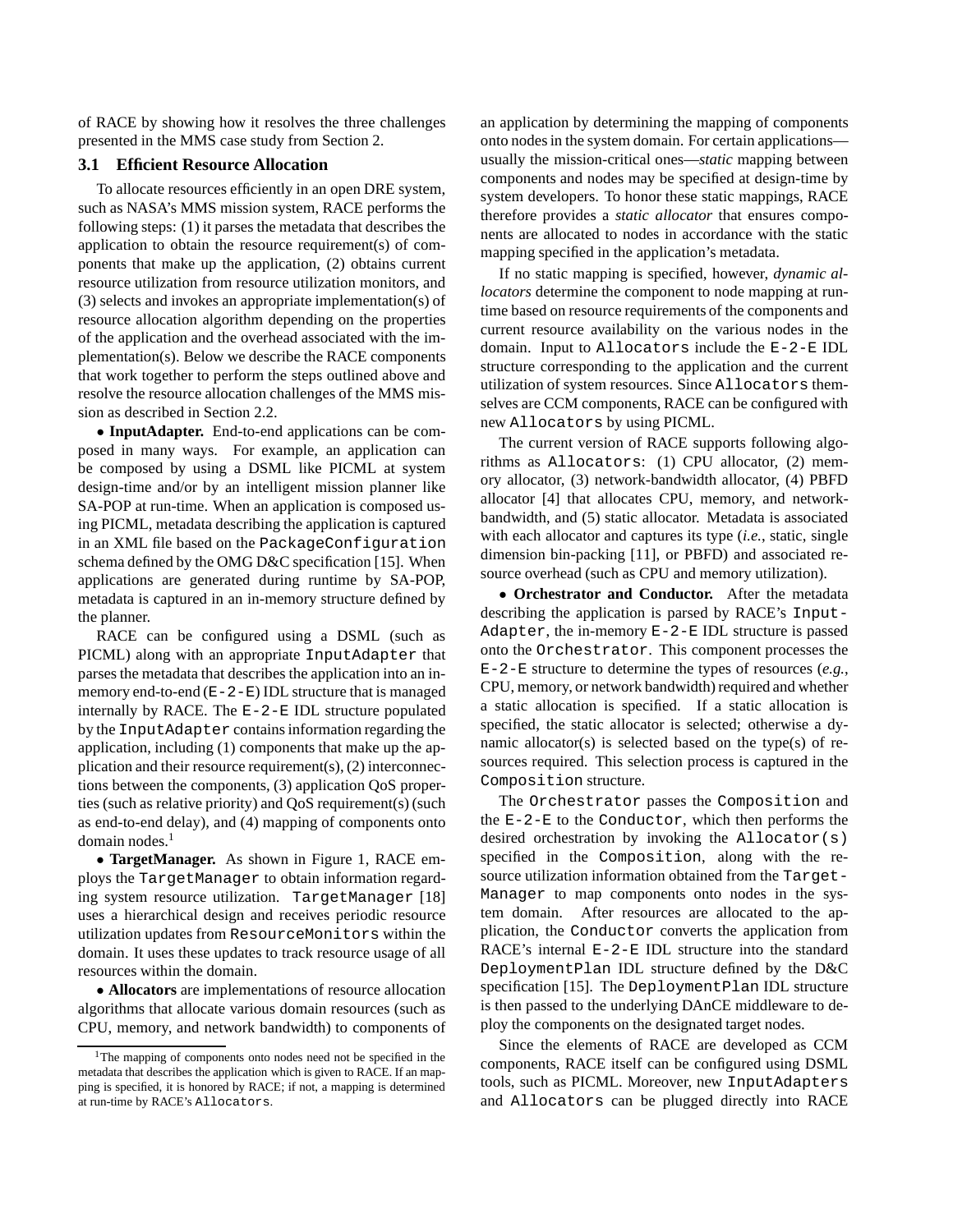without modifying RACE's existing architecture. RACE can be used to deploy and allocate resources to applications that are composed at design-time and run-time. RACE's Allocators with inputs from the TargetManger allocates resource to application components based on runtime resource availability, thereby addressing the resource allocation challenge for DRE systems identified in Section 2.2.

## **3.2 QoS Parameter Configuration**

RACE shields application developers and SA-POP from low-level platform-specific details and defines a higherlevel QoS specification model. Developers and/or SA-POP specify only QoS characteristics of the application, such as QoS requirements and relative importance, and RACE automatically configures platform-specific parameters accordingly. Below, we describe the RACE components that work together to provide these capabilities and resolve the QoS configuration challenges of the MMS mission described in Section 2.2.

• **Configurators** determine values for various lowlevel platform-specific QoS parameters, such as middleware, OS, and network settings for an application based on its QoS characteristics and requirements, such as relative importance and end-to-end delay. For example, the MiddlewareConfigurator configures component Lightweight CCM policies, such as threading policy, priority model, and request processing policies, based on the class of the application (*important* and *best-effort*). The OperatingSystemConfigurator configures OS parameters, such as the Rate Monotonic Scheduling (RMS) based [11] or Maximum Urgency First (MUF)-based [23] priorities of the *Component Servers* that host the components. Likewise, the NetworkConfigurator configures network parameters, such as diffserv code-points of the component interconnections. Like other entities of RACE, Configurators are implemented as CCM components, so new configurators can be plugged into RACE by (re)configuring RACE using PICML.

• **Orchestrator and Conductor.** Based on the QoS properties of the application captured in the  $E - 2 - E$ IDL structure, the Orchestrator selects appropriate Configurators to configure QoS properties for the application. As before, this orchestration is captured in the Composition IDL structure and passed onto the Conductor, which invokes the Configurators specified in the Composition to configure the system QoS parameters for the application.

RACE's configurators, orchestrator, and conductor coordinate with one another to configure platform-specific QoS parameters for applications appropriately. These components provide higher level abstractions and shield system developers and SA-POP from low-level platform-specific details, thus resolving the challenges associated with configuring platform-specific QoS parameters identified in Section 2.2.

#### **3.3 Dynamic System Adaptation**

When resources are allocated to components at designtime by system designers using PICML, these operations are performed based on estimated resource utilization of applications and estimated availability of system resources. Allocation algorithms supported by RACE's Allocators map resources to components based on current system resource utilization and component's estimated resource requirements. In open DRE systems, however, there is often no accurate *a priori* knowledge of input workload or the relationship between the resource requirement and QoS of components that make up the application. In these systems, moreover, operational conditions and resource availability cannot be characterized accurately *a priori*.

To resolve the above described challenges, as well as the ones described in 2.2, RACE's control architecture employs a feedback loop to manage system resource and application QoS and ensure that (1) QoS requirements of applications are met at all times and (2) system stability by maintaining utilization of system resources below their specified set-points. The feedback loop in RACE's control architecture consists of three main components, Monitors, Controllers, and Effectors, as shown in Figure 2 and described below.



Figure 2: RACE's Feedback Control Loop

• **Monitors.** To ensure system stability and meet QoS requirements of applications, RACE's control architecture monitors both system QoS and resource utilization. As shown in Figure 2, RACE employs the Lightweight CCM's TargetManager to monitor system resource utilization.

CCM *containers* provide application components with an execution environment and enables them to communicate via the underlying middleware. Since each container is aware of all interactions of a component, the endto-end delay of an application can therefore be measured in an application-transparent way. QoS properties, such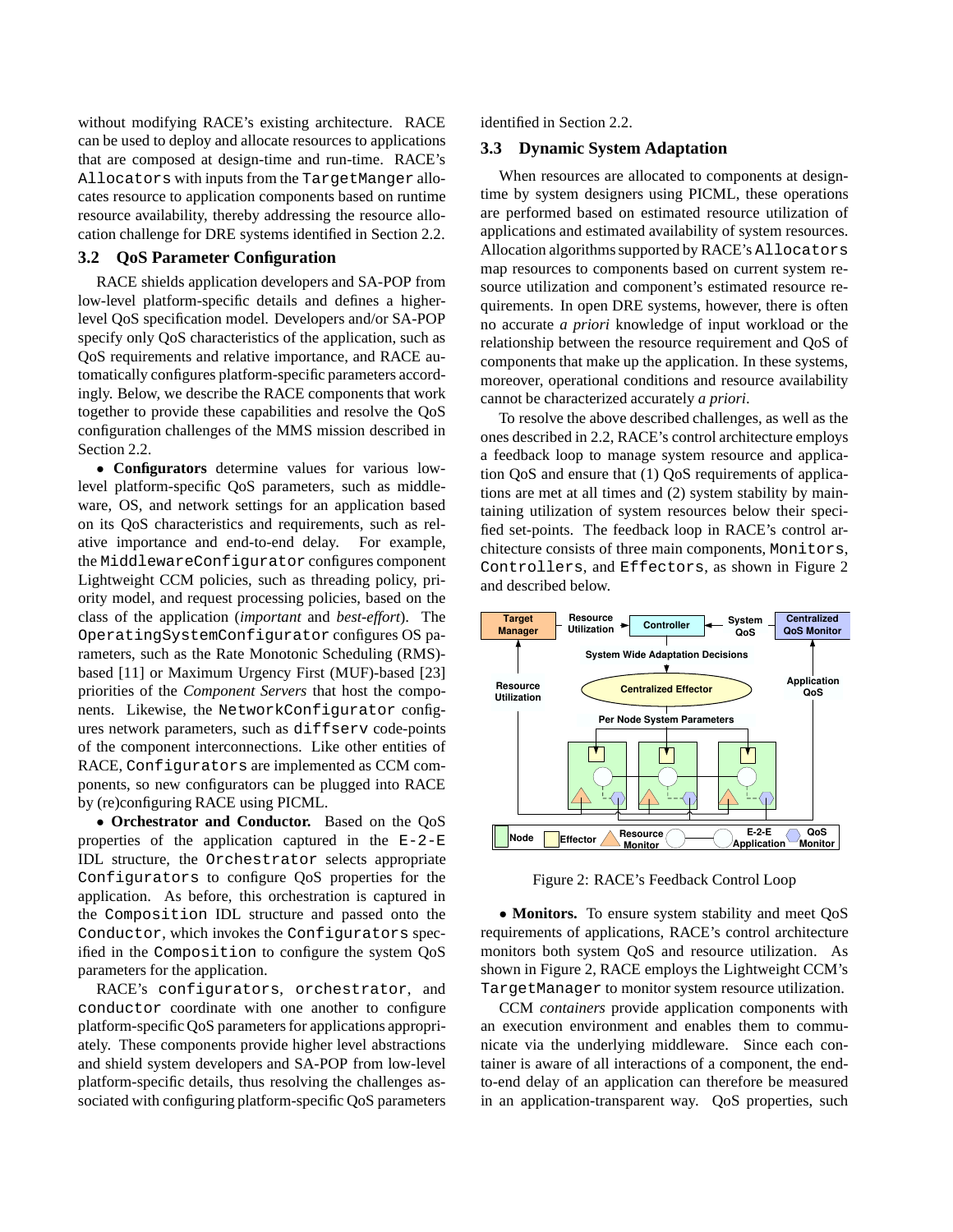as accuracy, precision, and fidelity of the produced output, are application-specific, however, and thus cannot be measured by the middleware without help from application components. We extended the container of our middleware (CIAO) to embed Monitors, called *application-QoS-monitors*, to measure end-to-end application delay.

CIAO and DAnCE currently implement inter-component interactions (both *facet/receptacle* interactions and *event source/sink* interactions) as two-way calls. End-to-end delay of an application can therefore be obtained by measuring the round-trip delay at the "source" of the application. *Application-QoS-monitors* use high resolution timers (ACE High Res Timer) to measure this round-trip delay and periodically send the collected end-to-end delays to the *node-QoS-monitor* that is collocated on the same node. *Node-QoS-monitors* in turn periodically send the collected end-to-end delay of all the applications on its node to the *centralized-QoS-monitor*. Moreover, application-specific QoS monitors can send QoS information to the central monitor by invoking the same interface. The update period of both *application-QoS-monitors* and *node-QoS-monitors* is configurable.

As shown in Figure 2, RACE's QoS Monitors are structured in the hierarchical fashion. An *application-QoSmonitor* tracks the QoS of an application, a *node-QoSmonitor* tracks the QoS of all the applications running on its node, and the *centralized-QoS-monitor tracks* the QoS of all the applications running the entire domain, which captures the system QoS. RACE's Controller(s) obtain the system QoS from the *centralized-QoS-monitor*.

• **Controllers** enable a DRE system to adapt to changing operational context and variations in resource availability and/or demand. The RACE Controllers implement various control algorithms that manage runtime system performance, including EUCON [13], HySUCON [10], and FMUF [3]. Based on the control algorithm they implement, Controllers modify configurable system parameters (such as execution rates and mode of operation of the application), real-time configuration settings (such as OS priorities of *component servers* that host the components), and network diffserv code-points of the component interconnections. RACE can be configured with new Controllers by using PICML since Controllers are also implemented as CCM components.

• **Effectors** modify system parameters, including resources allocated to components, execution rates of applications, and OS/middleware/network QoS setting for components, to achieve the controller recommended adaptation. As shown in Figure 2, Effectors are designed hierarchically. The *centralized effector* first computes the values of various system parameters for all the nodes in the domain to achieve the Controller recommended adaptation. The computed values of system parameters for each node are then propagated to Effectors located on each node, which then modify system parameters of its node accordingly. The hierarchical design of ResourceMonitors (TargetManager), QoSMonitors, and RACE's Effectors is scalable and can handle many applications and nodes in the domain.

• **Historian, Orchestrator, and Conductor.** The Historian maintains the history of all deployed applications along with their QoS characteristics and mapping of components to nodes. The orchestrator employs the Historian to obtain information regarding the QoS characteristics of application that have been deployed in the system to select the appropriate controller to manage the system. For example, if all the deployed applications can be operated at various rates, the Orchestrator selects the EUCON controller to manage the system. The Conductor invokes the controller selected by the Orchestrator to manage the DRE system.

RACE's monitoring framework, controllers, and effectors coordinate with one another and other entities of RACE to ensure (1) QoS requirements of applications are met and (2) utilization of system resources are maintained within the specified utilization set-point set-point(s). Thus, RACE resolves the challenges associated with runtime endto-end QoS management identified in Section 2.2.

## **4 Related Work**

This section compares our work on RACE with related research on building large-scale DRE systems. As shown below, we classify this research along two orthogonal dimensions: (1) QoS-enabled DOC middleware vs. QoS-enabled component middleware and (2) design-time vs. run-time QoS configuration, optimization, analysis, and evaluation of constraints, such as timing, memory, and CPU.

#### **4.1 QoS-enabled DOC Middleware**

**Design-time.** RapidSched [26] enhances QoS-enabled DOC middleware, such as RT-CORBA, by computing and enforcing distributed priorities. RapidSched uses PERTS [12] to specify real-time information, such as deadline, estimated execution times, and resource requirements. Static schedulability analysis (such as ratemonotonic analysis) is then performed and priorities are computed for each CORBA object in the system. After the priorities are computed, RapidSched uses RT-CORBA features to enforce these computed priorities.

**Run-time.** Early work on resource management middleware for shipboard DRE systems presented in [17] motivated the need for adaptive resource management middleware. This work was further extended by QARMA [6], which provides resource management as a *service* for existing QoS-enabled DOC middleware, such as RT-CORBA. Kokyu [7] also enhances RT-CORBA QoS-enabled DOC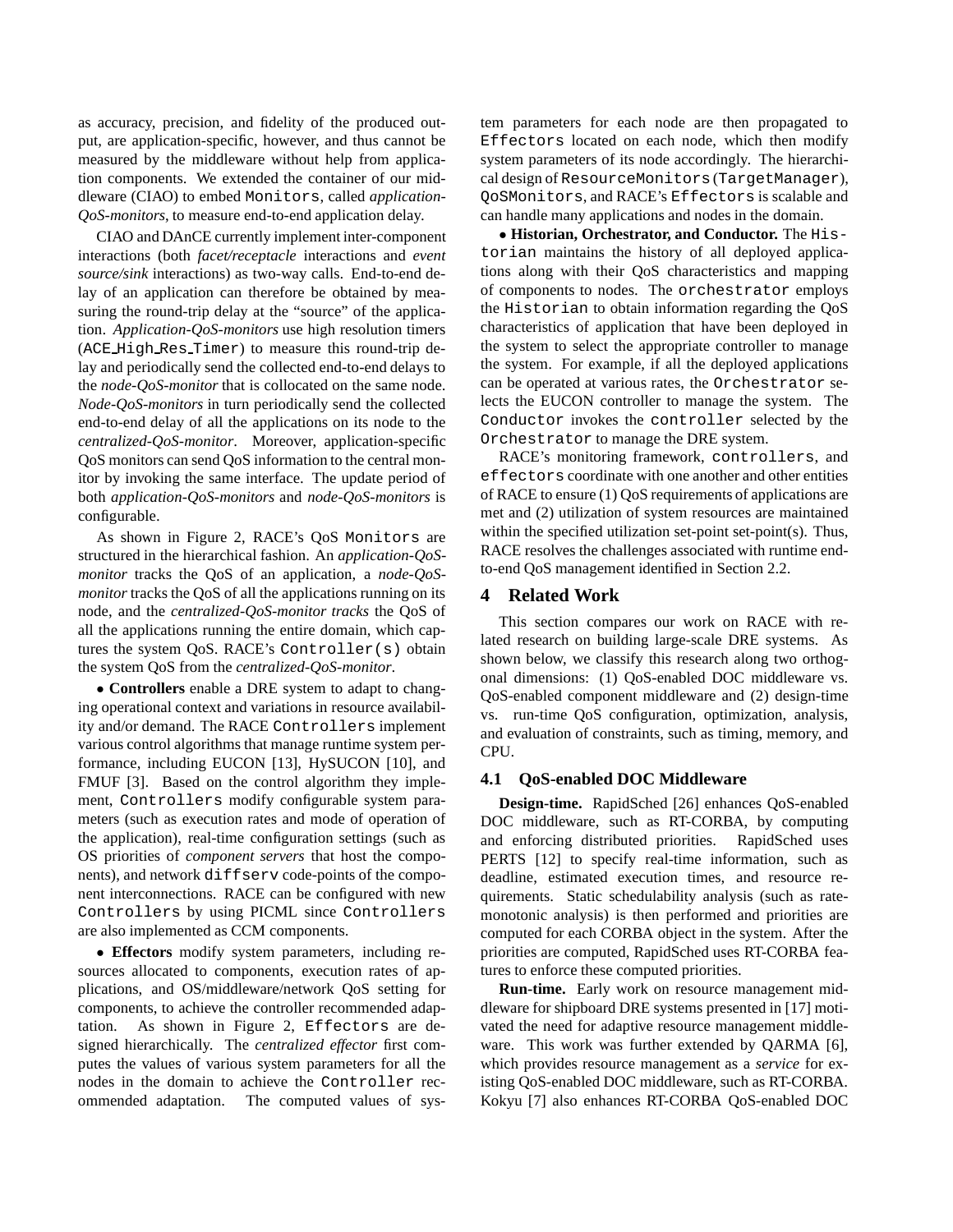middleware by providing a portable middleware scheduling framework that offers flexible scheduling and dispatching services. Kokyu performs feasibility analysis based on estimated worst case execution times of applications to determine if a set of applications is *schedulable*. Resource requirements of applications, such as memory and network bandwidth, are not captured and taken into consideration by Kokyu. Moreover, Kokyu lacks the capability to track utilization of various system resources as well as QoS of applications. To address these limitations, research presented in [2] enhances QoS-enabled DOC middleware by combining Kokyu and QARMA.

Our work on RACE extends this earlier work on QoSenabled DOC middleware by providing an adaptive resource management framework for DRE systems built atop QoS-enabled component middleware. DRE systems built using RACE benefit from the additional capabilities offered by QoS-enabled component middleware compared to QoSenabled DOC middleware, as described in Section 1. Moreover, the elements of RACE are designed as CCM components, so RACE itself can be configured using DSML tools, such as PICML [1].

## **4.2 QoS-enabled Component Middleware**

**Design-time.** Cadena [8] is an integrated environment for developing and verifying component-based DRE systems by applying static analysis, model-checking, and lightweight formal methods. Like PICML, Cadena also provides a component assembly framework for visualizing and developing components and their connections. VEST [22] is a DSML that enables embedded system composition from component libraries and checks whether timing, memory, power, and cost constraints of real-time and embedded applications are satisfied.

These tools are similar to PICML and use *estimates*, such as estimated worst case execution time, estimated CPU, memory, and/or network bandwidth requirements. These tools are targeted for systems that execute in *closed* environments, where operational conditions, input workload, and resource availability can be characterized accurately *a priori*. Since RACE tracks and manages utilization of various system resources, as well as application QoS, it can be used in conjunction with these tools to build DRE systems that execute in open environments.

**Run-time.** QoS provisioning frameworks, such as QuO and Qoskets [19] help ensure desired performance of DRE systems built atop QoS-enabled DOC middleware and QoSenabled component middleware, respectively. When applications are designed using Qoskets (1) resources are dynamically (re)allocated to applications in response to changing operational conditions and/or input workload and (2) application parameters are fine-tuned to ensure that allocated resources are used effectively. With this approach, however, applications are augmented explicitly at design-time with Qosket components, such as monitors, controllers, and effectors. This approach thus requires redesign and reassembly of existing applications built without Qoskets. When applications are generated at run-time (*e.g.*, by intelligent mission planners [9]), this approach would require planners to augment the applications with Qosket components, which may be infeasible since planners are designed and built to solve mission goals and to work atop any component middleware, not just CCM.

Compared with related work, RACE provides adaptive resource and QoS management capabilities in a more transparent and non-intrusive way. In particular, it allocates CPU, memory, and networking resources to application components and tracks and manages utilization of various system resources, as well as application QoS. In contrast to our own earlier work on QoS-enabled DOC middleware, such as FC-ORB [25] and HiDRA [20], RACE is a QoSenabled *component* middleware framework that enables the deployment and configuration of feedback control loops in DRE systems.

In summary, RACE's novelty stems from its combination of design-time DSML tools and QoS-enabled component middleware run-time platforms. RACE can be used to deploy and manage component-based applications that are composed at design-time via the PICML [1] DSML, as well as at run-time the SA-POP [9] intelligent mission planner (described in Section 2.1). Moreover, RACE's reusable entities, such as resource monitors, QoS monitors, and effectors, can be configured to incorporate a range of existing control algorithms, such as EUCON [13] and HySU-CON [10], as well as future algorithms.

### **5 Concluding Remarks**

This paper described RACE, which is our adaptive resource management framework that provides end-to-end adaptation and resource management for open DRE systems built atop QoS-enabled component middleware. We demonstrated how RACE helps resolve key resource and QoS management challenges associated with a prototype of the NASA MMS system.

Since the elements of RACE are designed and implemented as CCM components, RACE itself can be configured using DSML tools, such as PICML. Moreover, new InputAdapters, Allocators, Configurators, and Controllers can be plugged into RACE using PICML without any modifications to the existing architecture. RACE can be used to deploy, allocate resources to, and manage performance of, applications that are composed both at design time as well as at runtime. Moreover, due to the ease with which RACE can be configured, RACE can be employed in a wide range of DRE systems. CIAO, DAnCE, and RACE are available in opensource for download at http://deuce.doc.wustl. edu/Download.html.